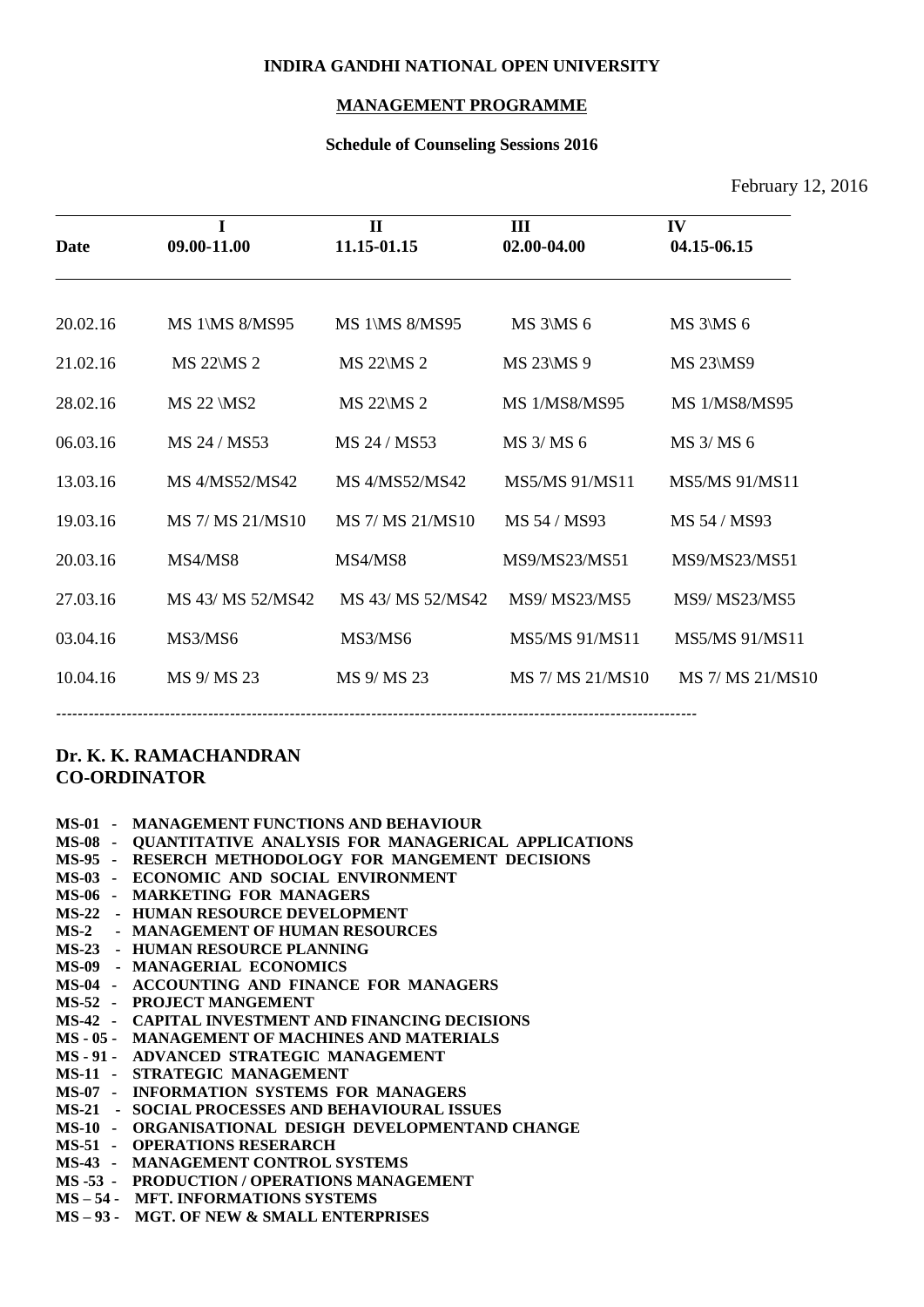FEBRUARY 12, 2016

Dear Student,

The following is the counseling schedule for the **BA I YEAR** Programme

| Date     | $09.00 - 11.00$                           | $11.15 - 01.15$                           | $02.00 - 04.00$                           | $04.15 - 06.15$                   |
|----------|-------------------------------------------|-------------------------------------------|-------------------------------------------|-----------------------------------|
| 20.02.16 | BSHF 101/FEG1                             | BSHF 101/FEG1                             | FHD 2/BHDF101<br>EHI <sub>1</sub>         | FHD 2/BHDF101<br>EHI <sub>1</sub> |
| 21.02.16 | $FHD$ 2/BHDF101/<br>EHI <sub>1</sub>      | FHD 2/BHDF101<br>EHI <sub>1</sub>         | BSHF 101/FEG1                             | BSHF 101/FEG1                     |
| 28.02.16 | <b>BPAE 102/FEG 2</b><br>EHI <sub>2</sub> | <b>BPAE 102/FEG 2</b><br>EHI <sub>2</sub> | <b>BPAE 102/FEG 2</b><br>EPA <sub>1</sub> | EPA <sub>1</sub>                  |

---------------------------------------------------------------------------------------------------------------------------

# **Dr .K. K. RAMACHANDRAN**

**Co-ordinator**.

- **BSHF 101 - FOUNDATION COURSE IN HUMANITIES & SOCIAL SCIENCE**
- FEG 1 -FOUNDATION COURSE IN ENGLISH-1
- **FHD 2 - FOUNDATION COURSE IN HINDI-2**
- **BHDF 101 -HINDI GADYA (REVISED COURSE OF EHD-1)**
- **EHI 1 -MODERN INDIA : 1857 -1964**
- **BPAE 102 -INDIAN ADMINISTRATION**
- **FEG 2 - ENGLISH**
- **EHI 2 - INDIA: EARLIEST TIMES TO THE 8th CENTURY A.D**
- **EPA 1 -ADMINISTRATIVE THEORY**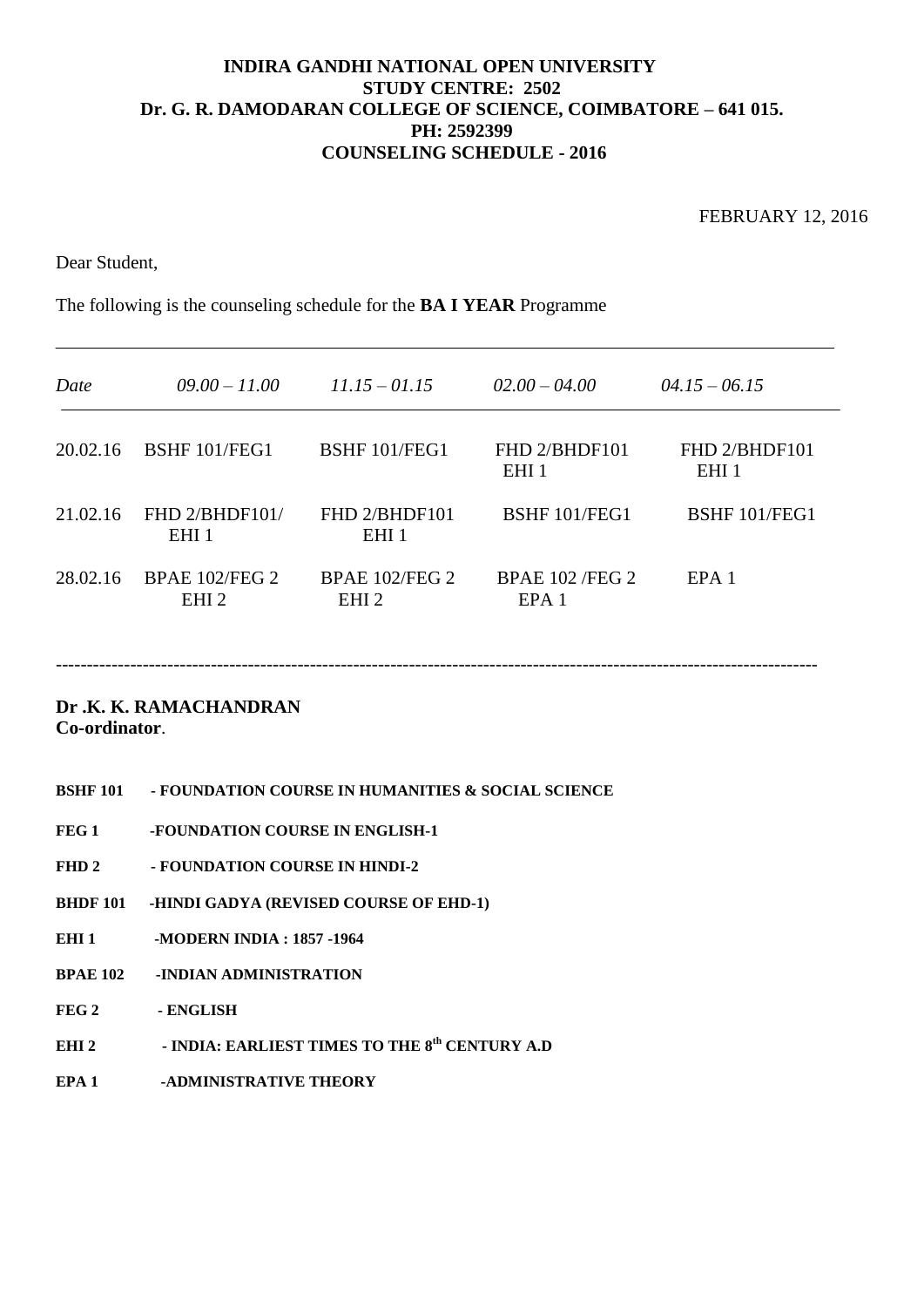Dear Student,

## The following is the counseling schedule for the **BA II YEAR** Programme

| Date     | $09.00 - 11.00$                     | $11.15 - 01.15$                     | $02.00 - 04.00$  | $04.15 - 06.15$  |  |
|----------|-------------------------------------|-------------------------------------|------------------|------------------|--|
| 20.02.16 | FST <sub>01</sub>                   | <b>FST 01</b>                       | EHI 1/ EHI 3     | EHI 1/ EHI 3     |  |
| 21.02.16 | EHI 1/EPA 3                         | EHI $1/$ EPA 3                      | <b>FST 01</b>    | <b>FST 01</b>    |  |
| 28.02.16 | <b>BEGE 108/</b><br><b>BEGE 105</b> | <b>BEGE 108/</b><br><b>BEGE 105</b> | EPA <sub>1</sub> | EPA <sub>1</sub> |  |

---------------------------------------------------------------------------------------------------------------------------

- **FST 1 - FOUNDATION COURSE IN SCIENCE & TECHNOLOGY**
- **EHI 1** -MODERN INDIA : 1857 -1964
- **EPA 3 - DEVELOPMENT ADMINISTRATION**
- **EHI 3 - INDIA: FROM 8th CENTURY TO 15th CENTURY A.D**
- **BEGE 108 - READING THE NOVEL**
- **BEGE 105 - UNDERSTANDING POETRY**
- **EPA 1 -ADMINISTRATIVE THEORY**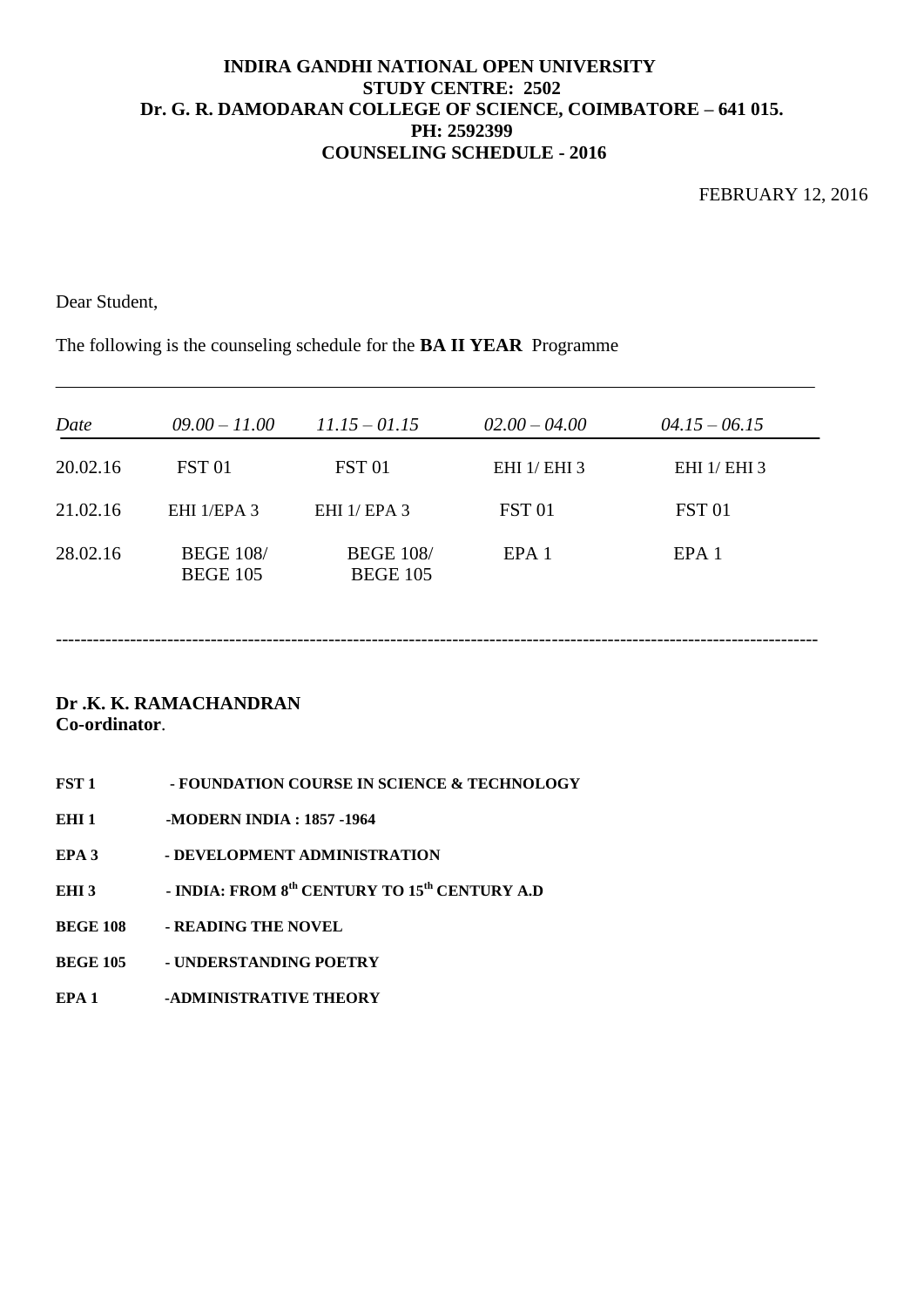FEBRUARY 12, 2016

Dear Student,

The following is the counseling schedule for the **BA III YEAR** Programme

| Date     | $09.00 - 11.00$   | $11.15 - 01.15$   | $02.00 - 04.00$  | $04.15 - 06.15$                       |
|----------|-------------------|-------------------|------------------|---------------------------------------|
| 20.02.16 | EPA $5/EPA6/$     | EPA $5/EPA6/$     | EHI5/ESO16       | EHI5/ESO16                            |
|          | ACS <sub>1</sub>  | ACS <sub>1</sub>  | ANC1/BRDE101     | ANC <sub>1</sub> /BRDE <sub>101</sub> |
| 21.02.16 | BEGE 104/CTE3     | BEGE 104/CTE3     | CTE4/ACC1        | CTE4/ESO11                            |
|          | ESO <sub>15</sub> | ESO <sub>15</sub> | EHI4/EHI6        | EHI4/EHI6                             |
| 28.02.16 | EHI5/ESO16        | EHI5/ESO16        | EPA 5/EPA6/      | EPA 5/EPA6/                           |
|          | ANC1/ACS1         | ANC1/ACS1         | ACS <sub>1</sub> | ACS <sub>1</sub>                      |
|          |                   |                   |                  |                                       |

| EPA <sub>5</sub> | - FINANCIAL ADMINISTRATION                                        |
|------------------|-------------------------------------------------------------------|
| EPA 6            | - PUBLIC POLICY                                                   |
| ACS <sub>1</sub> | - CONSUMER STUDIES                                                |
| <b>BEGE104</b>   | -ENGLISH FOR BUSINESS COMMUNICATION                               |
| CTE3             | -TEACHING STRATEGIES                                              |
| CTE4             | -TEACHING ENGLISH-ELEMENTARY SCHOOL                               |
| ACC1             | -ORGANIZING CHILD CARE SERVICES                                   |
| EHI 5            | -INDIA: FROM MID 18 <sup>th</sup> TO MID 19 <sup>th</sup> CENTURY |
| <b>ESO 16</b>    | - SOCIAL PROBLEMS IN INDIA                                        |
| ANC 1            | -NUTRITION FOR THE COMMUNITY                                      |
| <b>ESO 11</b>    | -THE STUDY OF SOCIETY                                             |
| ACS <sub>1</sub> | - CONSUMER STUDIES                                                |
| <b>BRDE 101</b>  | -RURAL DEVELOPMENT : INDIAN CONTEXT                               |
| <b>ESO 15</b>    | - SOCIETY AND RELIGION                                            |
| EHI <sub>4</sub> | -INDIA : FROM 16 <sup>th</sup> TO MID 18 <sup>th</sup> CENTURY    |
| EHI <sub>6</sub> | -HISTROY OF CHINA AND JAPAN : 1840-1949                           |
|                  |                                                                   |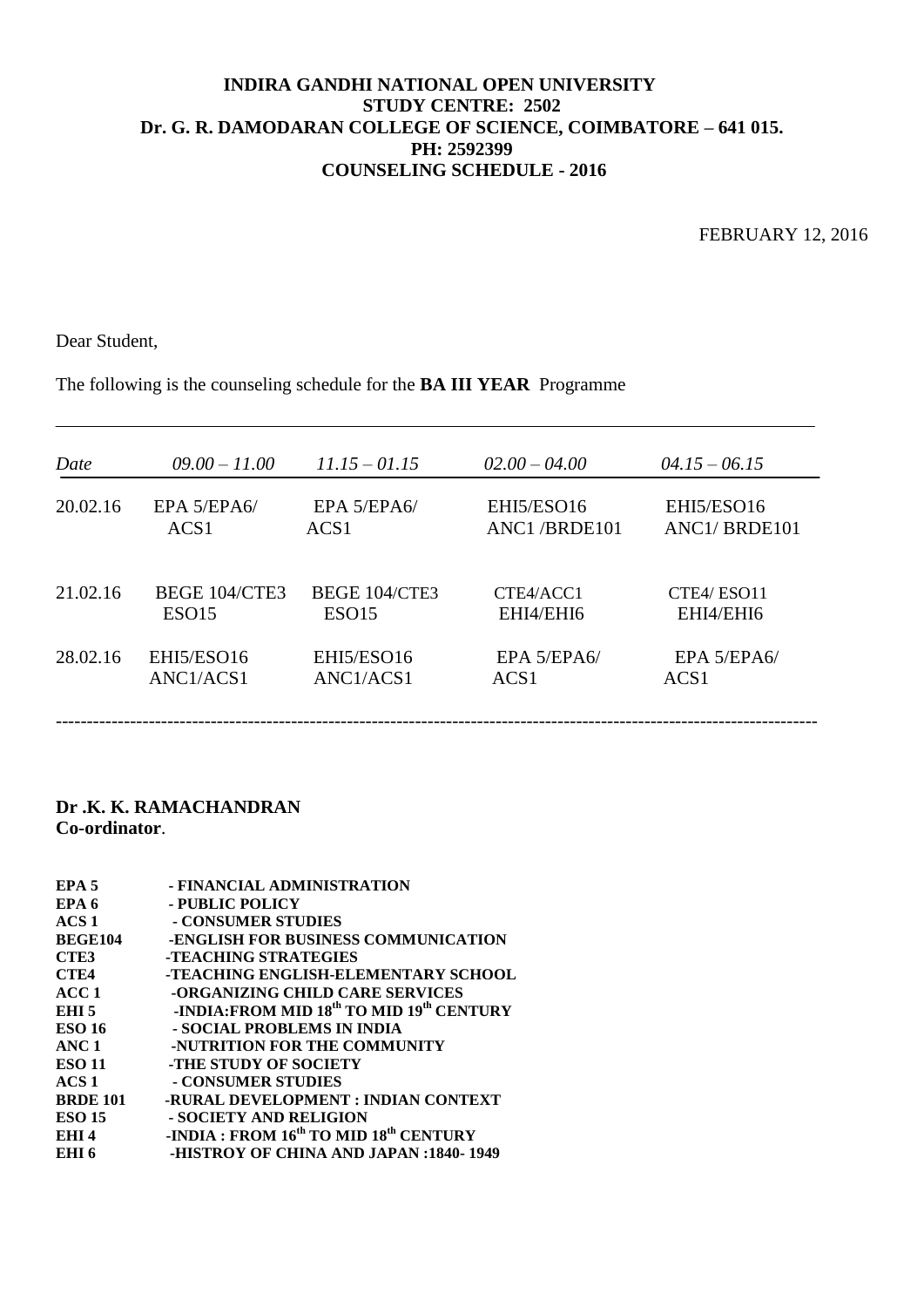FEBRUARY 12, 2016

Dear Student,

|  |  | The following is the counseling schedule for the <b>BCOM I YEAR</b> Programme |
|--|--|-------------------------------------------------------------------------------|
|  |  |                                                                               |

| Date     | $09.00 - 11.00$       | $11.15 - 01.15$       | $02.00 - 04.00$         | $04.15 - 6.15$          |
|----------|-----------------------|-----------------------|-------------------------|-------------------------|
| 20.02.16 | <b>BSHF 101/FEG 1</b> | <b>BSHF 101/FEG 1</b> | ECO 02/EEC11<br>BHDF101 | ECO 02/EEC11<br>BHDF101 |
| 21.02.16 | ECO 1/FEG2<br>BHDF101 | ECO 1/FEG2<br>BHDF101 | <b>BSHF 101/FEG1</b>    | <b>BSHF 101/FEG1</b>    |

- **BSHF 101 - FOUNDATION COURSE IN HUMANITIES & SOCIAL SCIENCE**
- **ECO 1 - BUSINESS ORGANIZATION**
- **ECO 2 - ACCOUNTANCY -1**
- FEG 1 -FOUNDATION COURSE IN ENGLISH-1
- **FEG 2 - ENGLISH**
- **BHDF 101 -HINDI GADYA (REVISED COURSE OF EHD-1)**
- **EEC11 -FUNDAMENTALS OF ECONOMICS**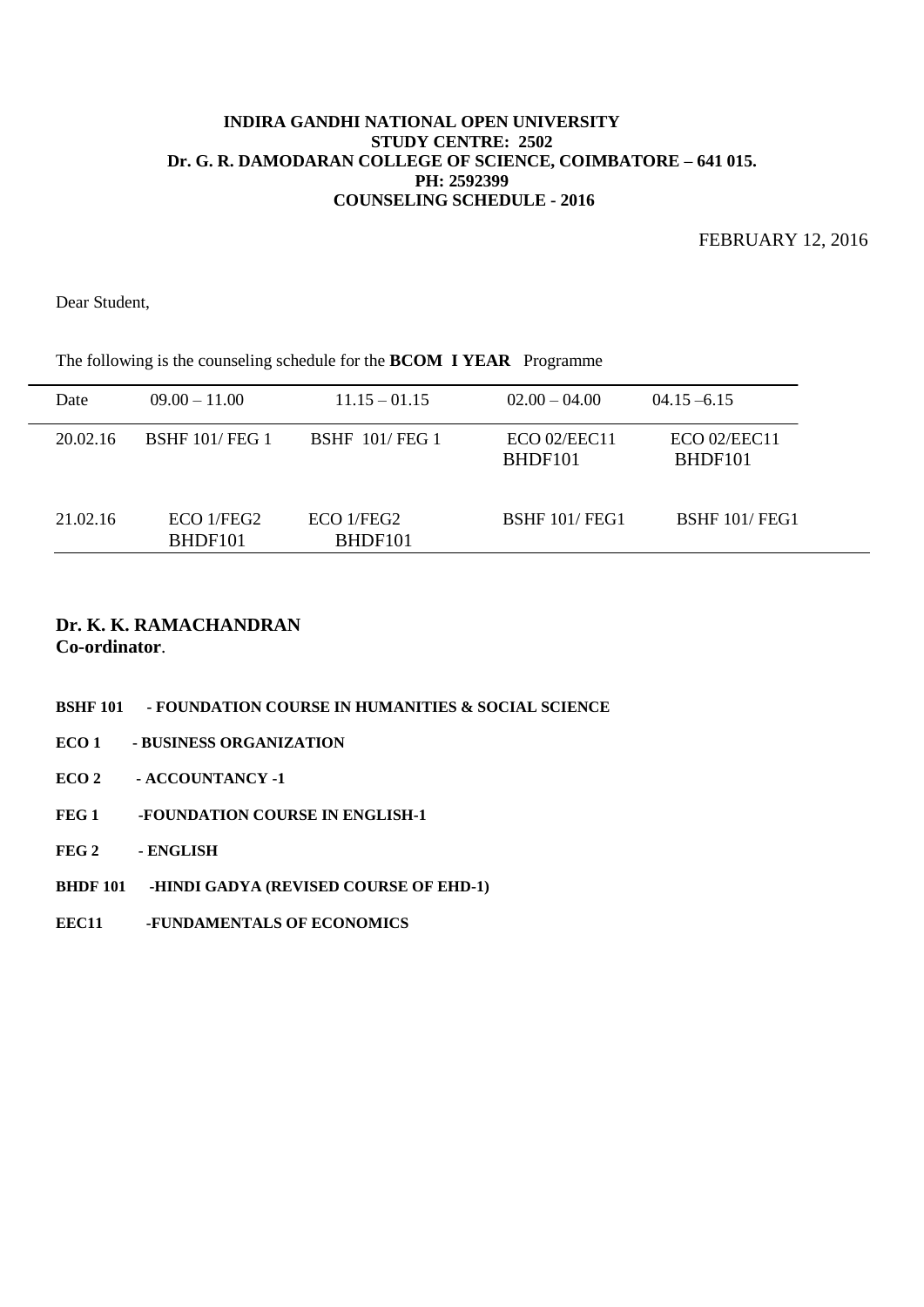FEBRUARY 12, 2016

Dear Student,

| Date     | $09.00 - 11.00$   | $11.15 - 01.15$   | $02.00 - 04.00$   | $04.15 - 6.15$    |
|----------|-------------------|-------------------|-------------------|-------------------|
| 20.02.16 | <b>FST 01</b>     | FST <sub>01</sub> | ECO <sub>05</sub> | ECO <sub>5</sub>  |
| 21.02.16 | ECO <sub>3</sub>  | ECO <sub>3</sub>  | <b>FST 01</b>     | <b>FST 01</b>     |
| 28.02.16 | ECO <sub>7</sub>  | ECO <sub>7</sub>  | ECO 12            | ECO <sub>12</sub> |
| 06.03.16 | ECO <sub>14</sub> | ECO <sub>14</sub> | ECO <sub>13</sub> | ECO <sub>13</sub> |
|          |                   |                   |                   |                   |

The following is the counseling schedule for the **BCOM II YEAR** Programme

# **Dr. K. K. RAMACHANDRAN**

**Co-ordinator**.

- **FST-1 -FOUNDATION COURSE IN SCIENCE& TECHNOLOGY ECO 3 -MANAGEMENT THEORY**
- **ECO 5 -MERCANTILE LAW**
- **ECO 7 -ELEMENTS OF STATISTICS**
- **ECO 12 -ELEMENTS OF AUDITING**
- **ECO 14 -ACCOUNTANCY- II**
- **ECO 13 -BUSINESS ENVIRONMENT**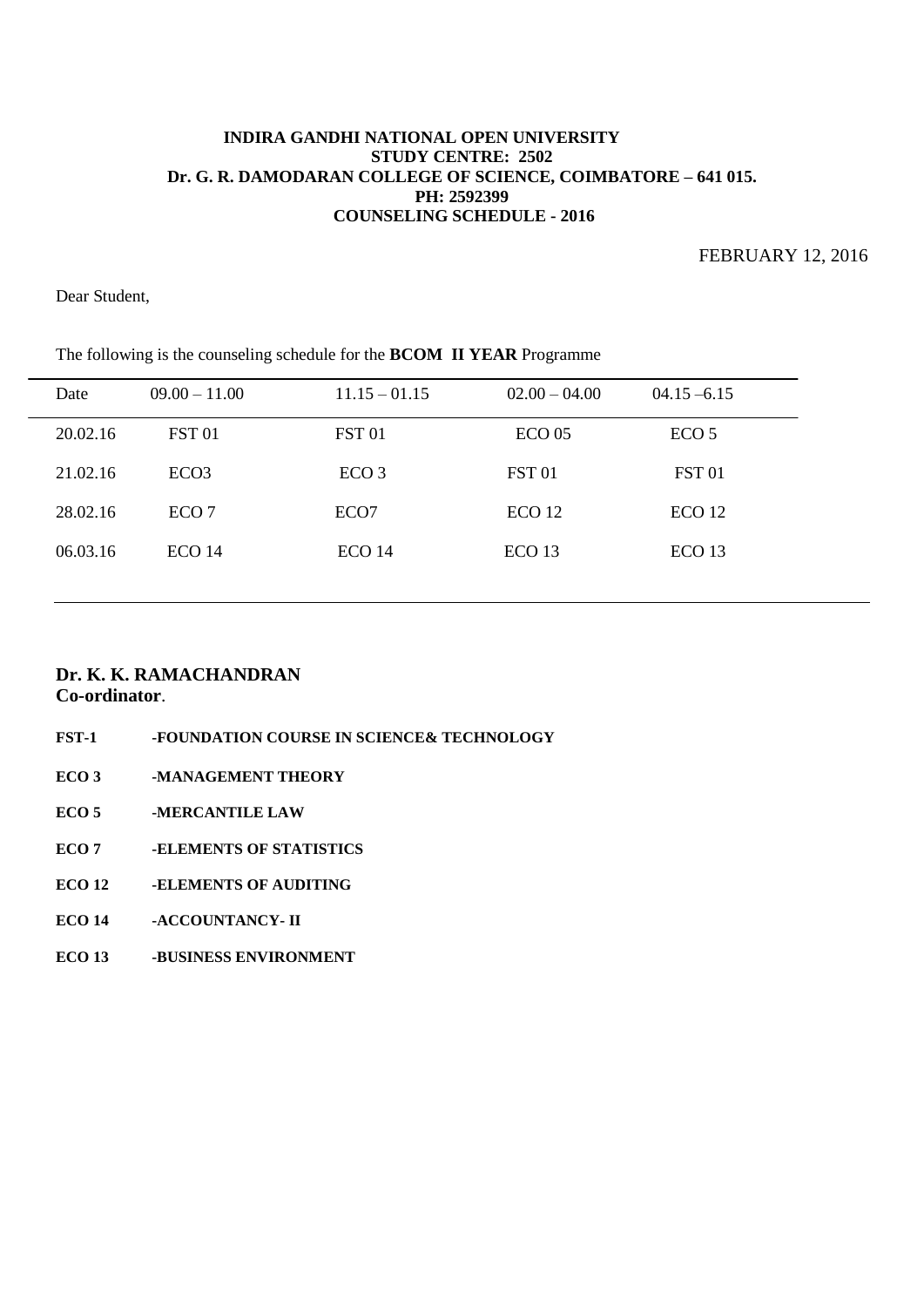FEBRUARY 12, 2016

Dear Student,

| Date     | $09.00 - 11.00$ | $11.15 - 01.15$ | $02.00 - 04.00$   | $04.15 - 6.15$    |
|----------|-----------------|-----------------|-------------------|-------------------|
| 20.02.16 | FEG01 / FST1    | FEG 01/FST1     | AED1              | AED1              |
| 21.02.16 | <b>BEGE 104</b> | <b>BEGE 104</b> | FEG01/FST1        | FEG01/FST1        |
| 28.02.16 | FEG02           | FEG02           | ECO <sub>13</sub> | ECO <sub>13</sub> |

The following is the counseling schedule for the **BCOM (A &F)** Programme

| FST 1            | - FOUNDATION COURSE IN SCIENCE AND TECHNOLOGY |
|------------------|-----------------------------------------------|
| AED 1            | - EXPORT PROCEDURES AND DOCUMENTATION         |
| ECO 13           | -BUSINESS ENVIRONMENT                         |
| FEG <sub>1</sub> | -FOUNDATION COURSE IN ENGLISH 1               |
| FEG 2            | -FOUNDATION COURSE IN ENGLISH 2               |
| <b>BEGE 104</b>  | -ENGLISH FOR BUSINESS COMMUNICATION           |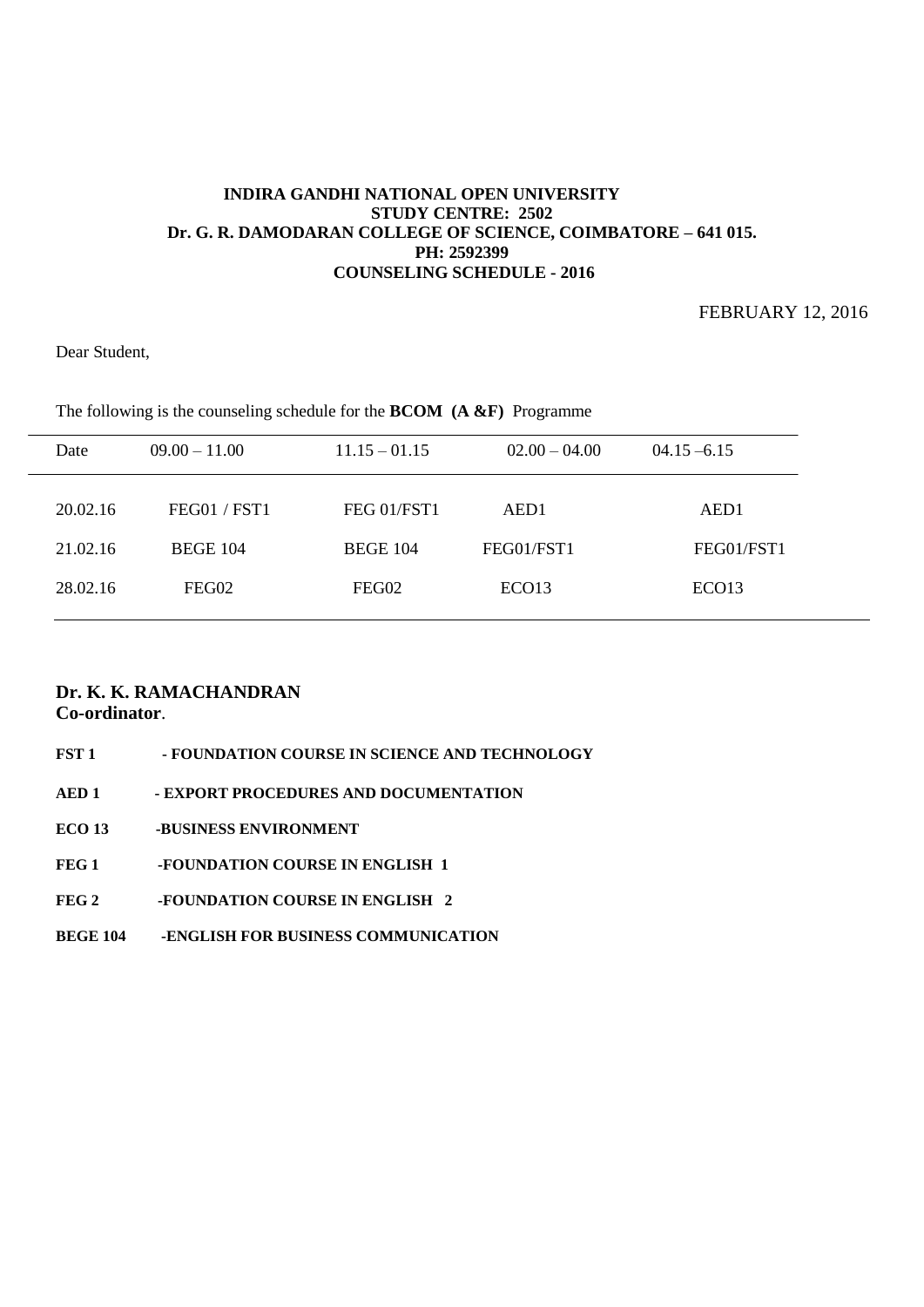FEBRUARY 12, 2016

Dear Student,

| Date     | $09.00 - 11.00$ | $11.15 - 01.15$ | $02.00 - 04.00$ | $04.15 - 06.15$ |  |
|----------|-----------------|-----------------|-----------------|-----------------|--|
| 20.02.16 | <b>OSS</b> 101  | <b>OSS</b> 101  | <b>OMT</b> 101  | <b>OMT</b> 101  |  |
| 21.02.16 | PCO 1           | PCO 1           |                 |                 |  |

The following is the counseling schedule for the **BPP** Programme

#### **Dr. K. K. RAMACHANDRAN Co-ordinator**.

#### **OSS 101 - PREPARATOYR COURSE IN GENERAL MATHEMATIES**

#### **OMT 101 - PREPARATORY COURSE IN COMMERCE**

**PCO 1 - PREPARATORY COURSE IN SOCIAL SCIENCE**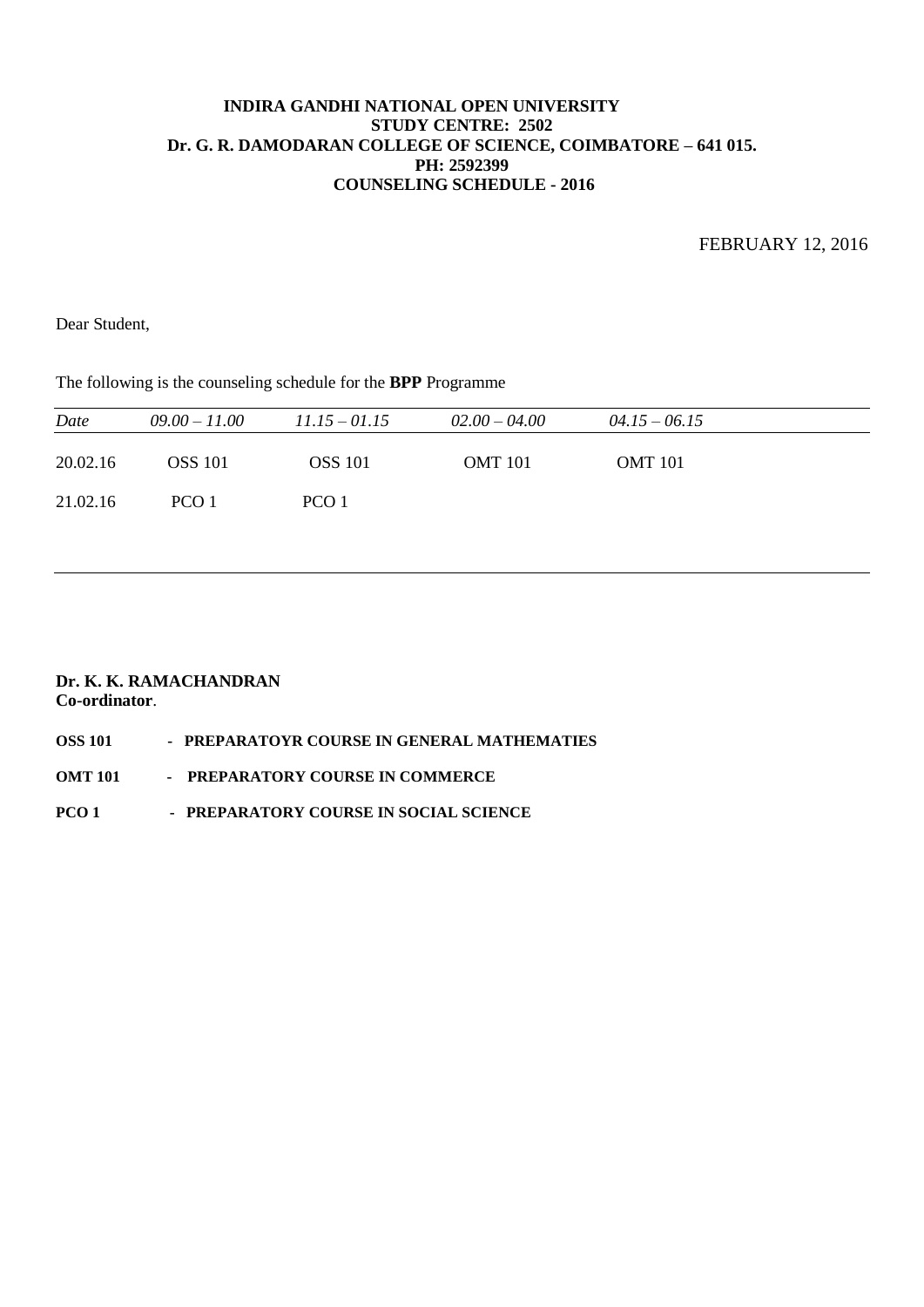FEBRUARY 12, 2016

Dear Student,

| Date     | $09.00 - 11.00$   | $11.15 - 01.15$ | $02.00 - 04.00$   | $04.15 - 6.15$ |
|----------|-------------------|-----------------|-------------------|----------------|
| 20.02.16 | DECE <sub>1</sub> | DECE 1          | DECE 2            | DECE 2         |
| 21.02.16 | DECE <sub>3</sub> | DECE 3          | DECE 2            | DECE 2         |
| 28.02.16 | DECE <sub>1</sub> | DECE 1          | DECE <sub>3</sub> | DECE 3         |

The following is the counseling schedule for the **DECE** Programme

- **DECE1 - ORGANIZING CHID CARE SERVICES**
- **DECE2 -CHILD HEALTH AND NUTRITION**
- **DECE3 -SERVICE AND PROGRAMMES FOR CHILDREN**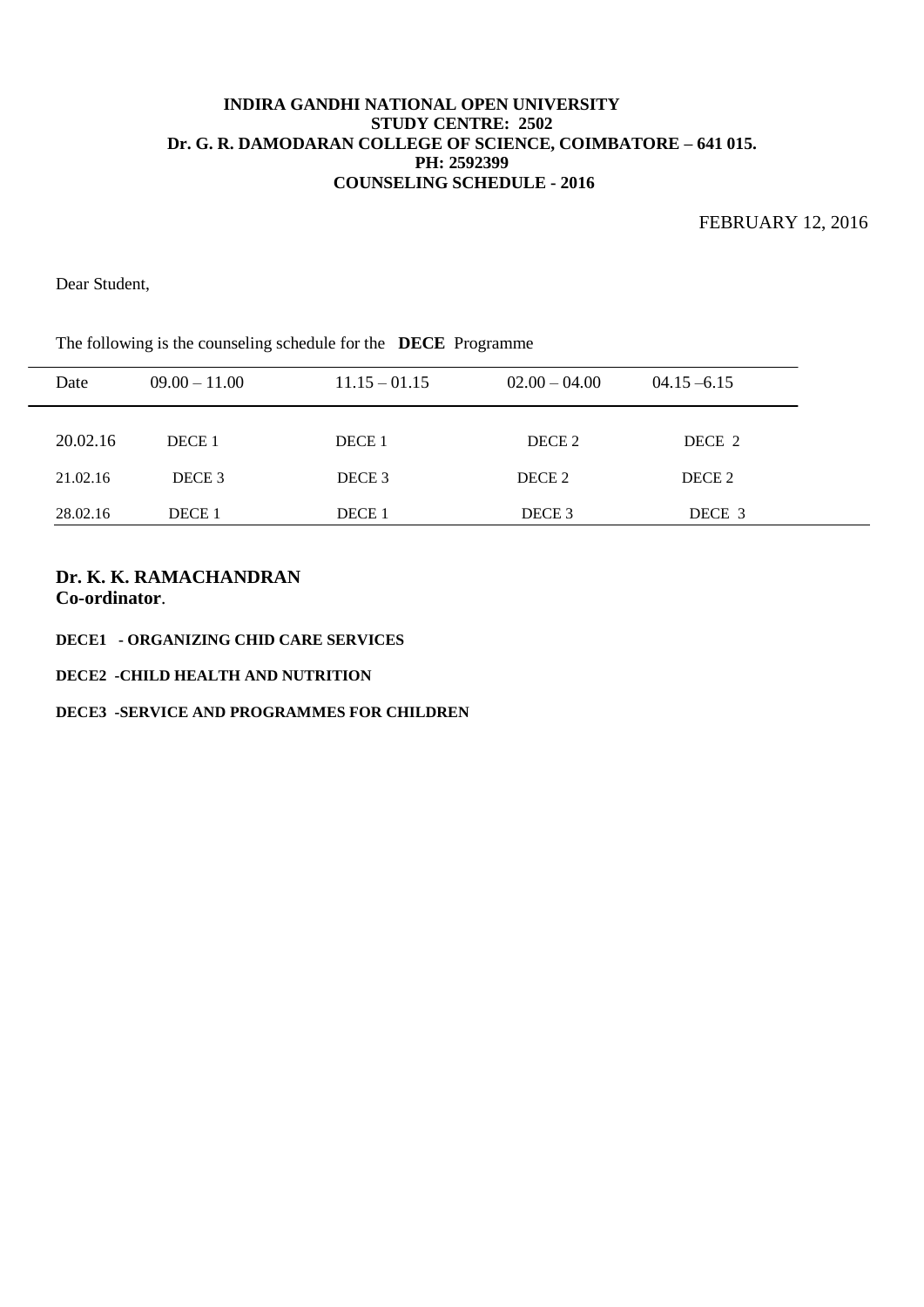FEBRUARY 12, 2016

Dear Student,

The following is the counseling schedule for the **MAH I YEAR** Programme

| Date     | $09.00 - 11.00$ | $11.15 - 01.15$ | $02.00 - 04.00$  | $04.15 - 06.15$  |  |
|----------|-----------------|-----------------|------------------|------------------|--|
| 20.02.16 | MHI1            | MHI1            | MHI <sub>2</sub> | MHI <sub>2</sub> |  |
| 21.02.16 | MHI 4           | MHI 4           | MHI 5            | MHI 5            |  |

- **MHI 1 ANCIENT AND MEDIEVAL SOCIETIES**
- **MHI 2 MODERN WORLD**
- **MHI4 POLITICAL STRUCTURES IN INDIA**
- **MHI 5 - HISTORY OF INDIAN ECONOMY**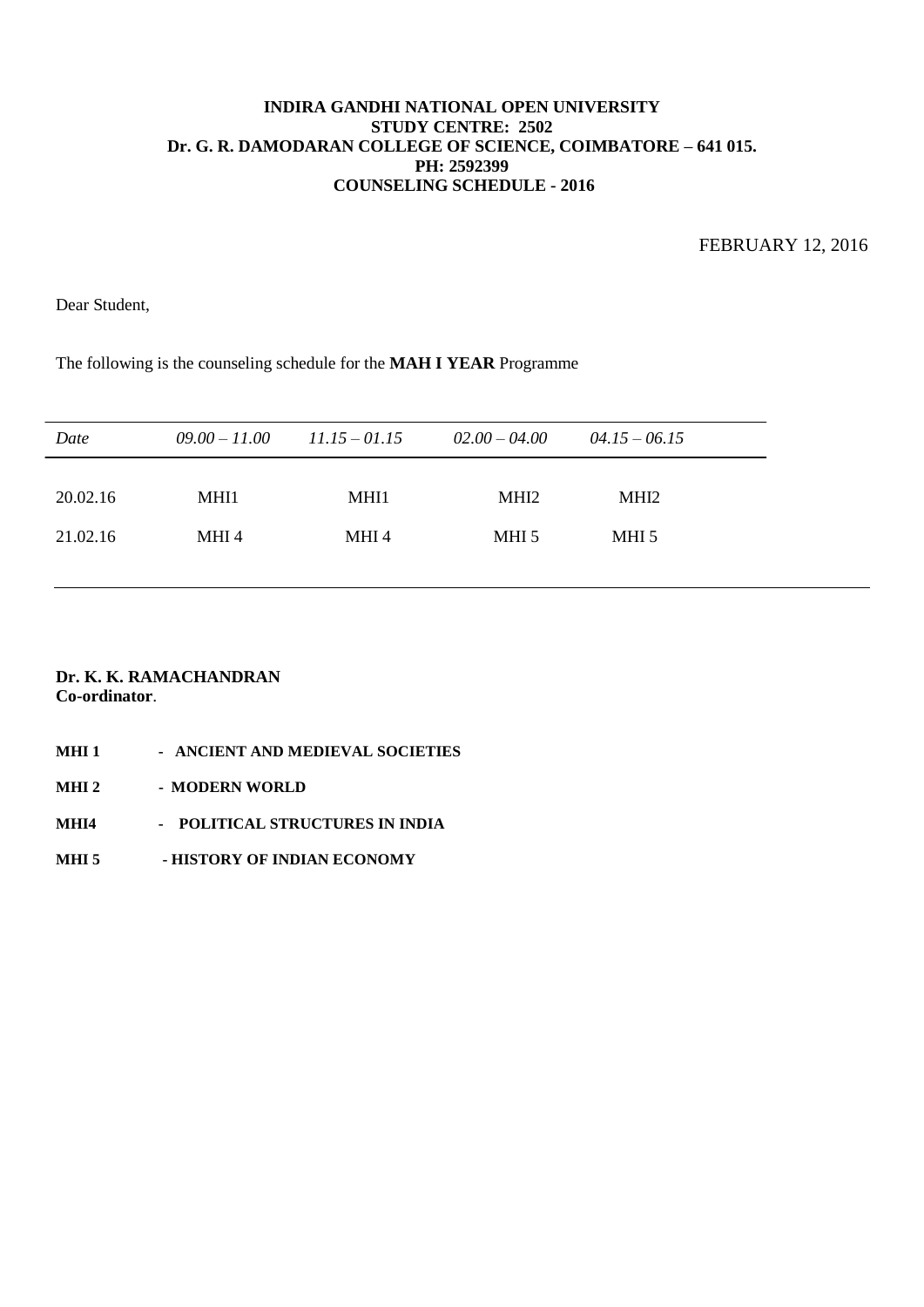FEBRUARY 12, 2016

Dear Student,

The following is the counseling schedule for the **MCOM I YEAR**Programme

| Date     | $09.00 - 11.00$  | $11.15 - 01.15$  | $02.00 - 04.00$  | $04.15 - 06.15$  |  |
|----------|------------------|------------------|------------------|------------------|--|
|          |                  |                  |                  |                  |  |
| 20.02.16 | IBO 1            | IBO <sub>1</sub> | IBO <sub>2</sub> | IBO <sub>2</sub> |  |
| 21.02.16 | IBO <sub>3</sub> | IBO <sub>3</sub> | IBO <sub>4</sub> | IBO <sub>4</sub> |  |
| 28.02.16 | IBO <sub>5</sub> | IBO 5            | IBO 6            | IBO <sub>6</sub> |  |
|          |                  |                  |                  |                  |  |

- **IBO 1 INTERNATIONAL BUSINESS ENVIRONMET**
- **IBO 2 -INTERNATIONAL MARKETING MANAGEMENT**
- **IBO 3 -INDIA' FOREIGN**
- **IBO 4 -EXPORT IMPORT PROCEDURES AND DOCUMENTATION**
- **IBO 5 -INTERNATIONAL MARKETING LOGISTICS**
- **IBO 6 -INTERNATIONAL BUSINESS FINANCE**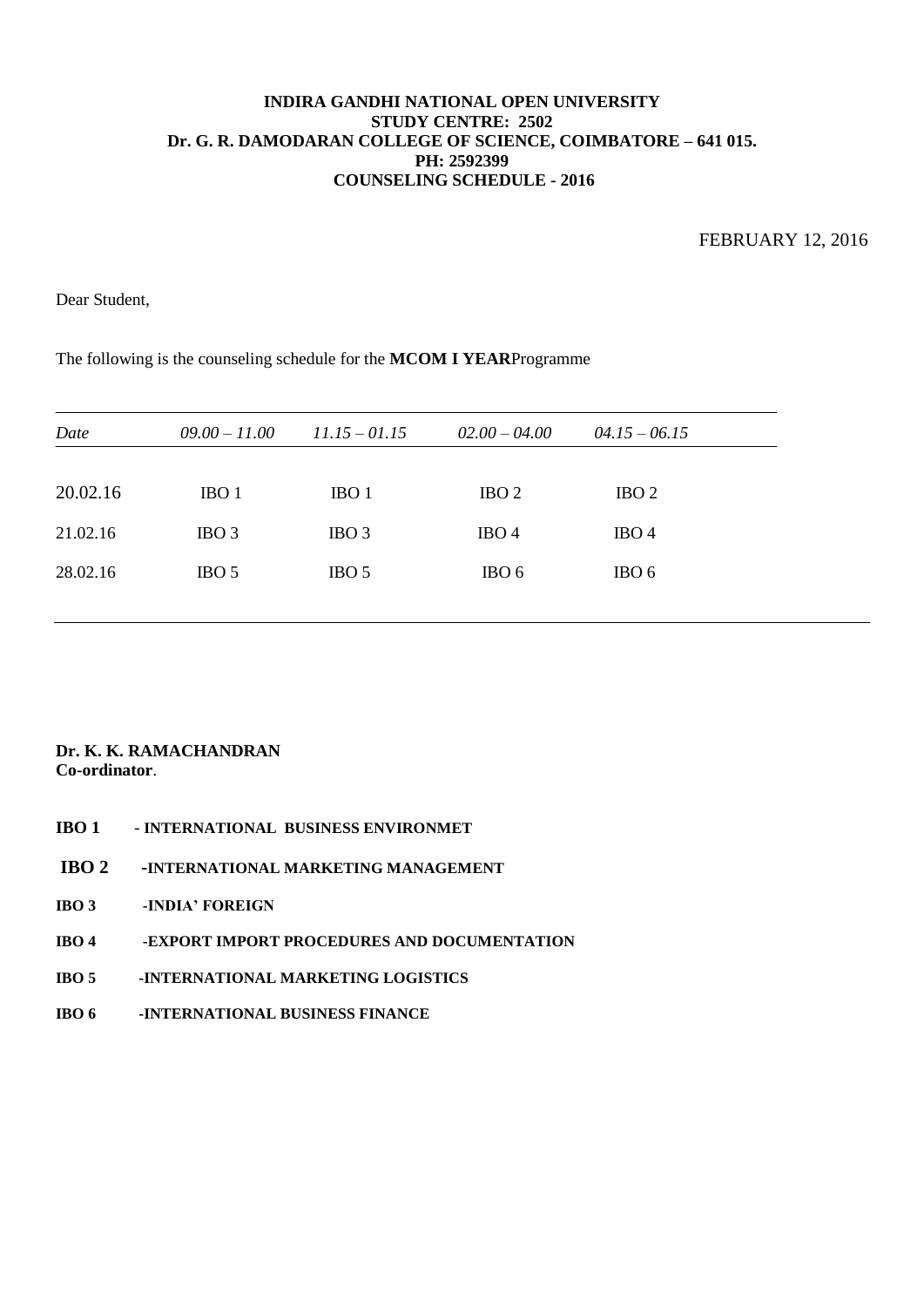## FEBRUARY 12, 2016

Dear Student,

The following is the counseling schedule for the **MCOM II YEAR** Programme

| Date     | $09.00 - 11.00$  | $11.15 - 01.15$  | $02.00 - 04.00$  | $04.15 - 06.15$  |  |
|----------|------------------|------------------|------------------|------------------|--|
|          |                  |                  |                  |                  |  |
| 20.02.16 | MCO <sub>1</sub> | MCO1             | MCO <sub>1</sub> | MCO <sub>3</sub> |  |
| 21.02.16 | MCO <sub>3</sub> | MCO <sub>3</sub> | MCO <sub>4</sub> | MCO <sub>4</sub> |  |
| 28.02.16 | MCO 4            | MCO <sub>5</sub> | MCO <sub>5</sub> | MCO <sub>5</sub> |  |
| 06.03.16 | MCO 6            | MCO 6            | MCO 6            | MCO 7            |  |
| 13.03.16 | MCO 7            | MCO 7            |                  |                  |  |
|          |                  |                  |                  |                  |  |

| MCO 1            | -ORGANIZATION THEORY AND BEHAVIOUR           |
|------------------|----------------------------------------------|
| MCO 4            | -BUSINESS ENVIRONMENT                        |
| MCO <sub>3</sub> | -REARCH METHODOLOGY AND STATISTICAL ANALYSIS |
| MCO 6            | - MARKETING MANAGEMENT                       |
| MCO 7            | -FINANCIAL MANAGEMENT                        |
| MCO 5            | -ACCOUNTING FOR MANAGERIAL DECISION          |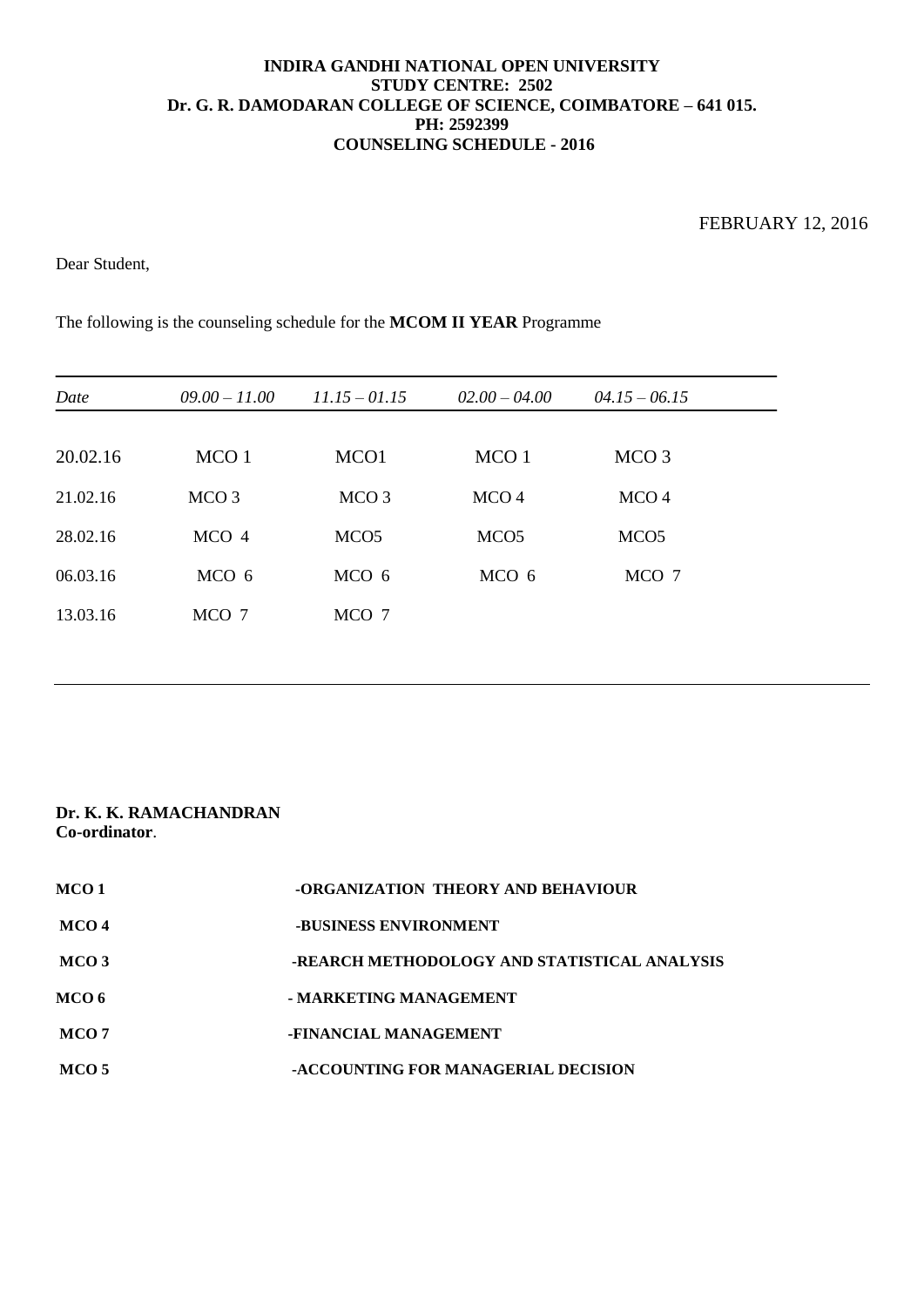FEBRUARY 12, 2016

Dear Student,

The following is the counseling schedule for the **MEG I AND II YEAR** Programme

| Date     | $09.00 - 11.00$  | $11.15 - 01.15$  | $02.00 - 04.00$  | $04.15 - 06.15$  |
|----------|------------------|------------------|------------------|------------------|
|          |                  |                  |                  |                  |
| 20.02.16 | MEG 1            | MEG <sub>2</sub> | MEG <sub>3</sub> | MEG <sub>4</sub> |
| 21.02.16 | MEG <sub>5</sub> | MEG <sub>7</sub> | <b>MEG 10</b>    | MEG 14           |
|          |                  |                  |                  |                  |
|          |                  |                  |                  |                  |

**Dr. K. K. RAMACHANDRAN Co-ordinator**.

#### **MEG 1 - BRITISH POETRY**

- **MEG 2 - BRITISH DRAMA**
- **MEG 3 - BRITISH NOVAL**
- **MEG 4 - ASPECTS OF LANGUAGE**
- **MEG 5 - LITERARY CRITICISM AND THEORY**
- **MEG 7 - INDIAN ENGLISH LITERATURE**
- **MEG 10 –ENGLISH STUDIES IN INDIA**
- **MEG 14 -CONTEMPORARY INDIAN LITERATURE IN ENGLISH TRANSLATION**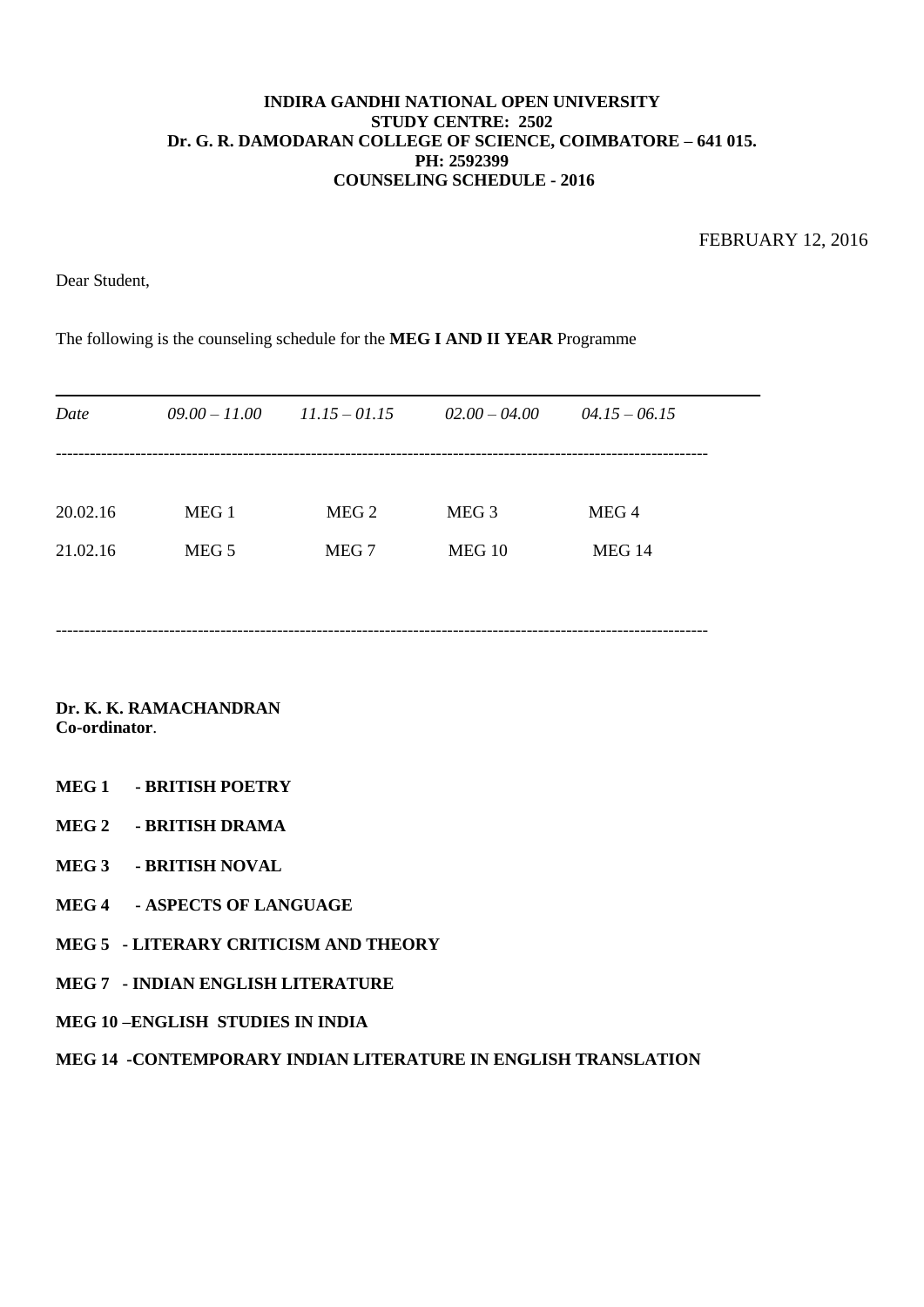FEBRUARY 12, 2016

Dear Student,

The following is the counseling schedule for the **MHD II** Programme

| Date     | $09.00 - 11.00$ | $11.15 - 01.15$ | $02.00 - 04.00$ | $04.15 - 06.15$ |
|----------|-----------------|-----------------|-----------------|-----------------|
| 20.02.16 | MHD 1           | MHD 5           | MHD 7           | $MHD$ 13        |
| 21.02.16 | <b>MHD</b> 14   | $MHD$ 15        | MHD16           |                 |

**Dr. K. K. RAMACHANDRAN Co-ordinator**.

**MHD 1 MHD 5 MHD 7 MHD 13 MHD 14 MHD 15 MHD 16**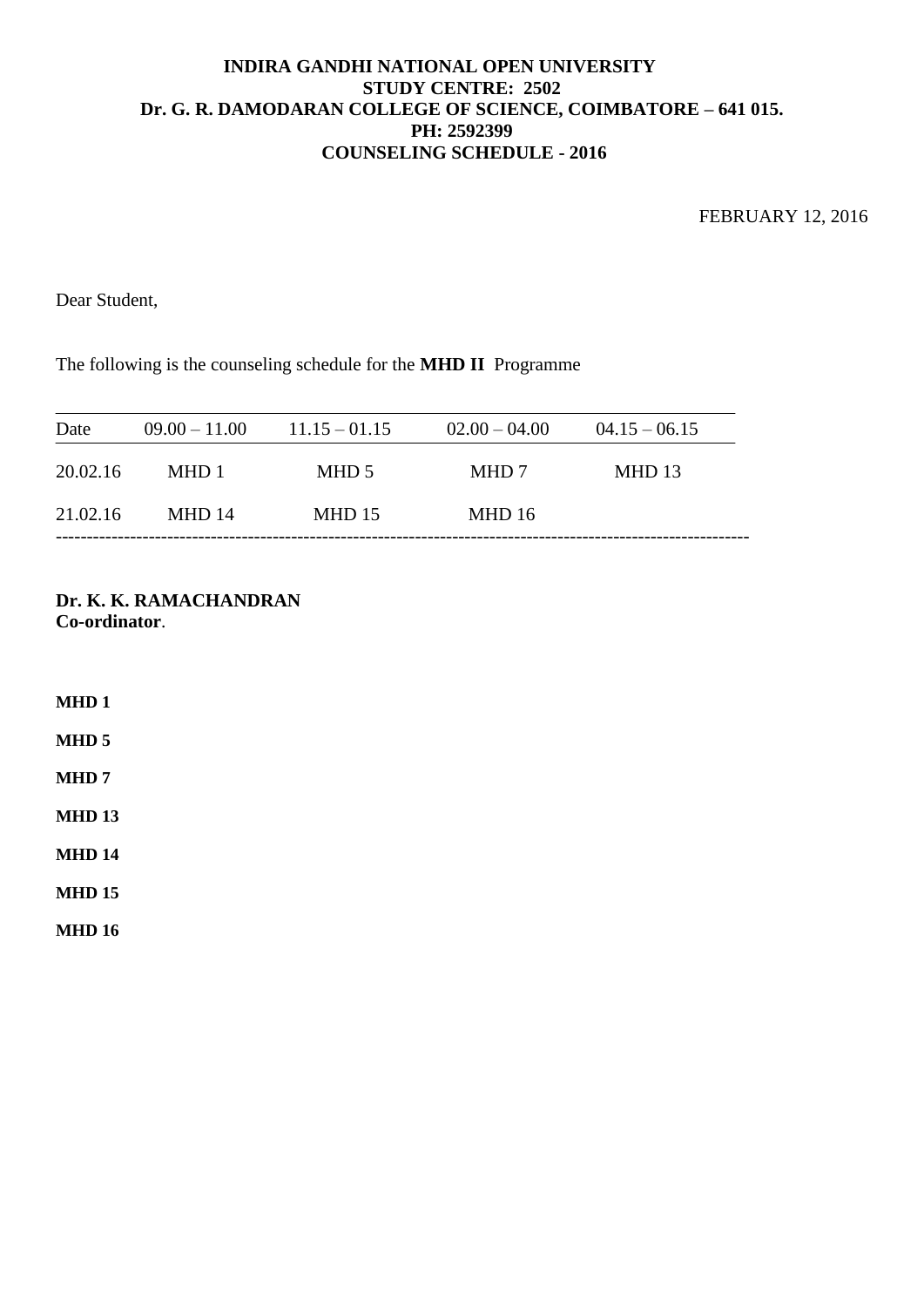FEBRUARY 12, 2016

Dear Student,

The following is the counseling schedule for the **MPA I YEAR** Programme

| Date     | $09.00 - 11.00$ | $11.15 - 01.15$ | $02.00 - 04.00$ | $04.15 - 06.15$ |
|----------|-----------------|-----------------|-----------------|-----------------|
| 19.03.16 | <b>MPA 11</b>   | <b>MPA 11</b>   | $MPA$ 12        | $MPA$ 12        |
| 20.03.16 | <b>MPA 13</b>   | <b>MPA 13</b>   | <b>MPA 14</b>   | <b>MPA 14</b>   |
| 27.03.16 | <b>MPA 11</b>   | <b>MPA 12</b>   | $MPA$ 13        | <b>MPA 14</b>   |

#### **Dr. K. K. RAMACHANDRAN Co-ordinator**.

#### **MPA 11 - STATE , SOCIETY AND PUBLIC ADMINISTRATION**

- **MPA 12 - ADMINISTRATIVE THEORY**
- **MPA 13 - PUBLIC SYSTEMS MANAGEMENT**
- **MPA 14 - HUMAN RESOURCE MANAGEMENT**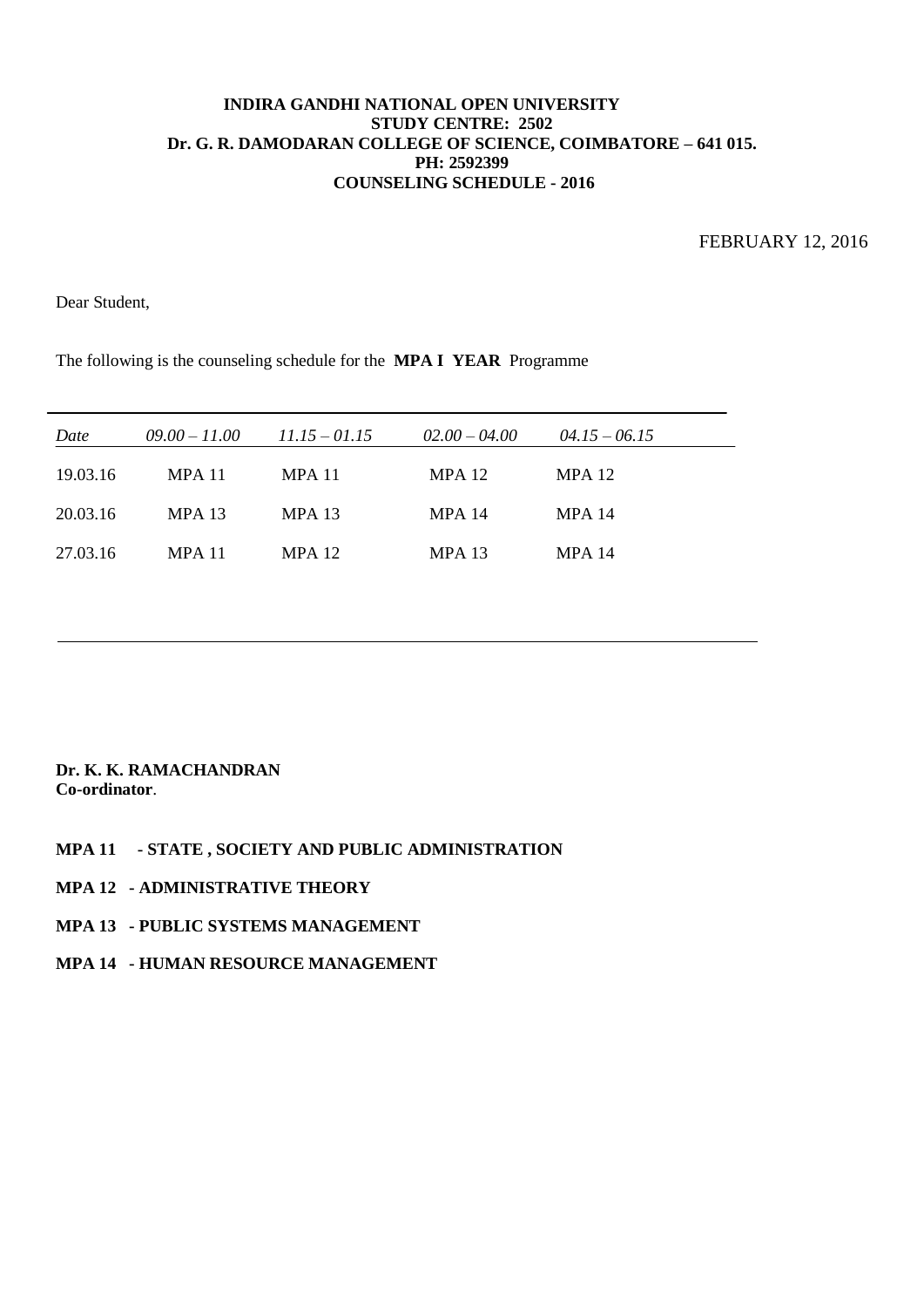FEBRUARY 12, 2016

Dear Student,

The following is the counseling schedule for the **MPS I YEAR** Programme

| Date          | $09.00 - 11.00$ | $11.15 - 01.15$  | $02.00 - 04.00$  | $04.15 - 06.15$  |
|---------------|-----------------|------------------|------------------|------------------|
|               |                 |                  |                  |                  |
| 03.04.16 MPS1 |                 | MPS <sub>1</sub> | MPS <sub>2</sub> | MPS <sub>2</sub> |
| 10.04.16 MPS3 |                 | MPS3             | MPS4             | MPS4             |

- **MPS1 - POLITICAL THEORY**
- **MPS2 -INTERNATIONAL RELATIONS:THEORY AND PROBLEMS**
- **MPS3 INDIA:DEMOCRACY AND DEVELOPMENT**
- **MPS4- COMPARATIVE POLITICS:ISSUES AND TRENDS**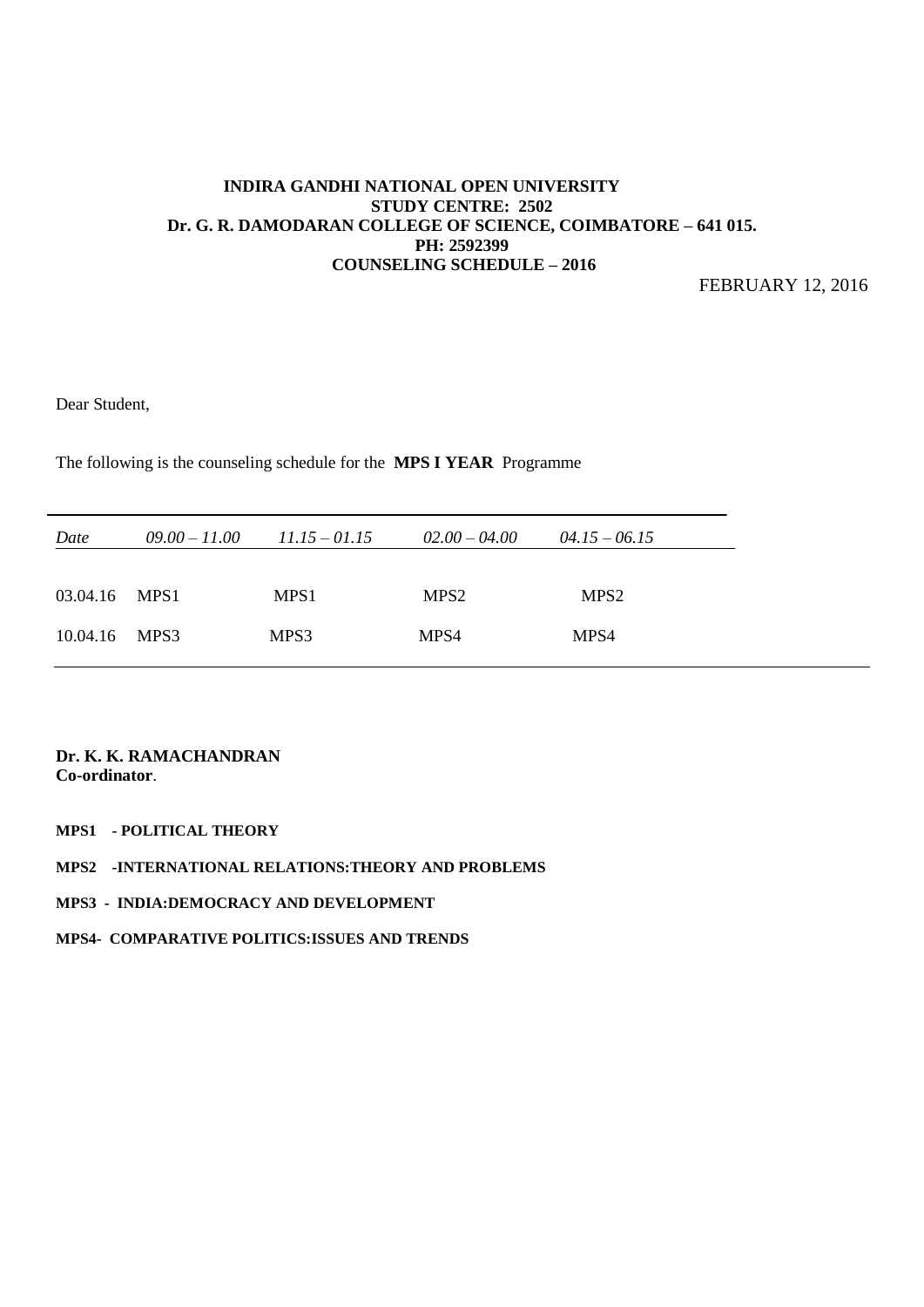FEBRUARY 12, 2016

Dear Student,

The following is the counseling schedule for the **MSO I** Programme

| Date     | $09.00 - 11.00$ | $11.15 - 01.15$ | $02.00 - 04.00$ | $04.15 - 06.15$ |  |
|----------|-----------------|-----------------|-----------------|-----------------|--|
| 13.03.16 | MSO 1           | MSO 2           | MSO 3           | MSO 4           |  |

#### **Dr. K. K. RAMACHANDRAN Co-ordinator**.

**MSO 1 –SOCIOLOGICAL THEORIES AND CONCEPTS**

**MSO 2-RESEARCH METHODS AND METHODLOGIES**

**MSO 3-SOCIOLOGY OF DEVELOPMENT**

**MSO 4-SOCIOLOGY IN INDIA**